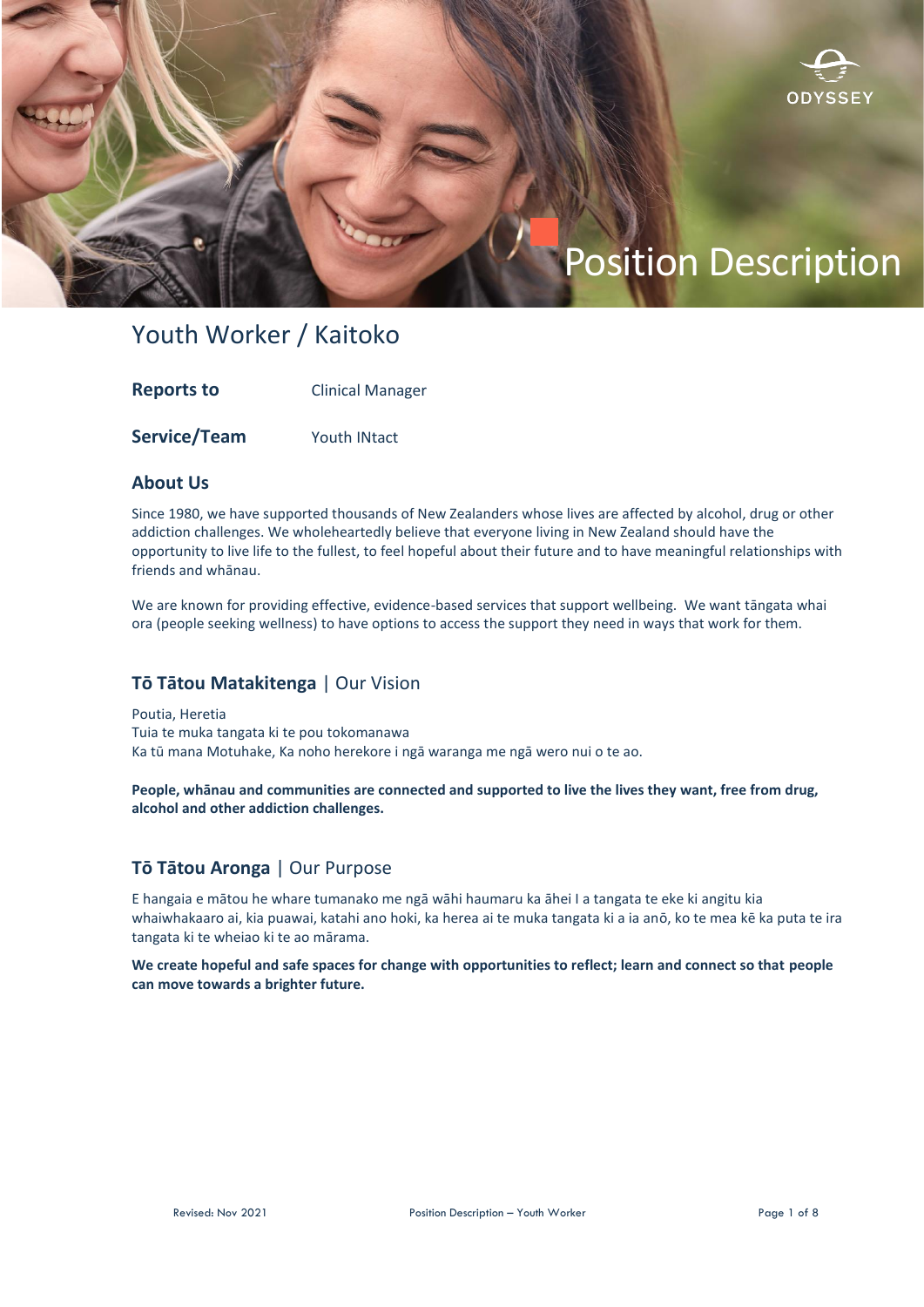

# **Position Purpose**

- Support young people/rangatahi with alcohol and drug issues to engage with their recovery process
- Work with Youth Practitioners to support the delivery of youth friendly, evidence-based AOD assessment and treatment services, according to the Waikato Youth AOD Model of Care

# **Key Areas of Responsibility**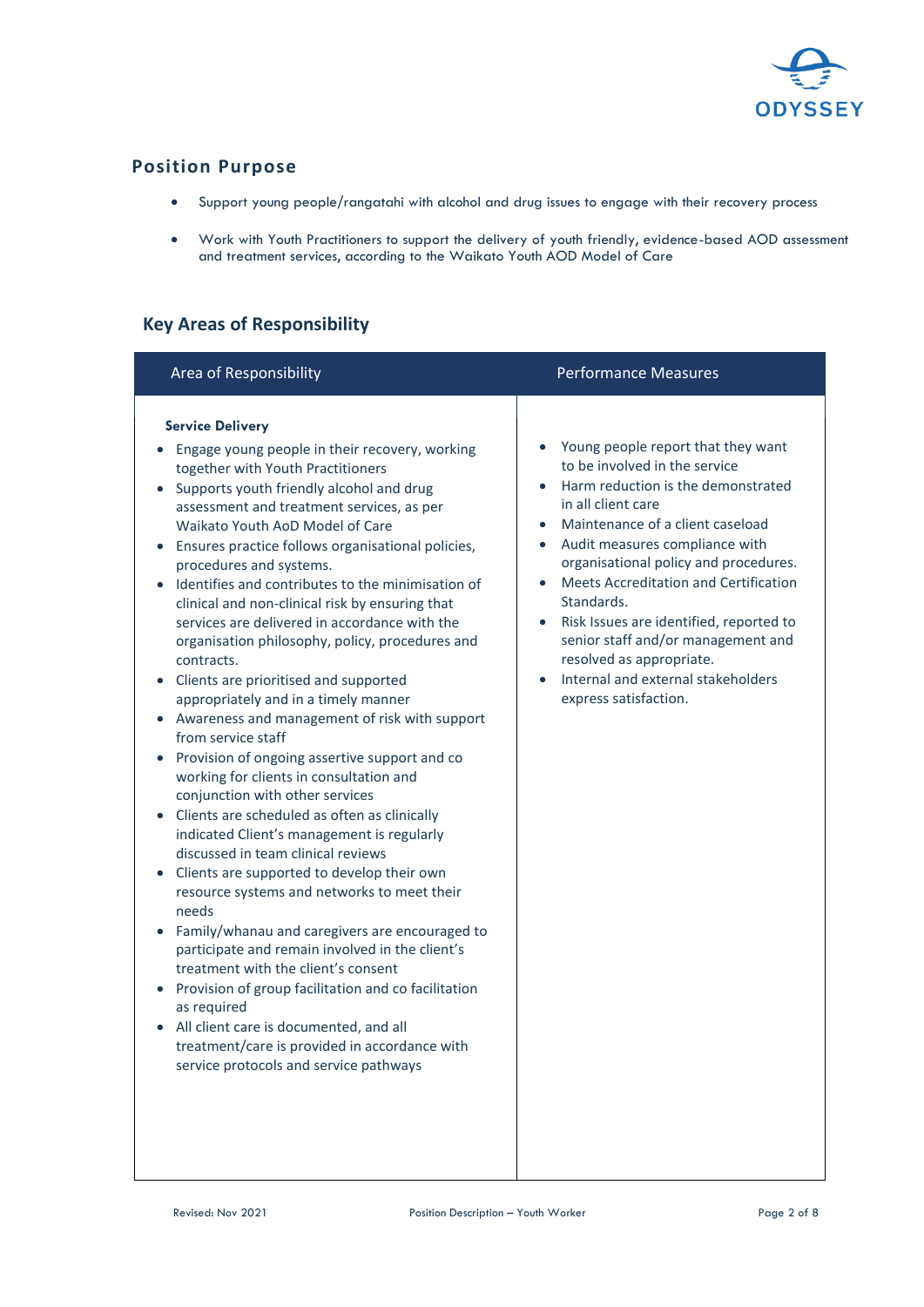

#### **Youth friendly responsive service**

- Provides youth friendly alcohol and drug assessment and treatment services, as per Waikato Youth AOD Model of Care
- Identify opportunities for development of youth friendly and responsive services, and work with young people and service staff to implement development.
- Engage young people in service development

#### **Leadership / Systems Support**

- Establish and maintain effective networks and relationships for liaison and consultation with all other Waikato youth services
- Liaises and maintains functional professional relationships with internal and external stakeholders
- Delivers the leadership/systems support plan, as appropriate
- Write and input participants/whai ora clinical case notes and reviews into the Odyssey client database (HCC).

#### **Health and Safety**

- Identify and act on any potential risks to self or others, including young people/rangatahi, whānau and other employees.
- Be familiar with and abide by the organisation's health and safety policies and reporting procedures, ensuring others do the same as required.
- Follow safe work practices, which includes the effective use of safety equipment, identification of workplace hazards and taking action to reduce or eliminate these.

#### Area of Responsibility **Performance Measures** Performance Measures

- Young people are engaged in service development projects
- Youth service development plans are created in consultation and collaboration with young people, service staff, and key stakeholders
- Adherence to Waikato Youth AoD Model of Care
- Effective systems and processes are set up and maintained which enable liaison and consultation to occur
- Relationships are proactively and effectively established with other alcohol and drug professionals, health and social service agencies, schools, Oranga Tamariki and Youth Justice services
- Maintain up to date knowledge of community resources and support services
- Actively participate in liaison and consultation with all other related and relevant services
- HCC information is accurate, timely and meets all case note writing policy and procedural requirements and privacy act/confidentiality requirements. HCC case reviews are kept up to date.
- Risks (including Health and Safety, compliance and maintenance) are identified and reported.
- Plans are put in place to resolve and/or mitigate potential problems as required.
- Issues are escalated to relevant manager as required.
- Demonstrates understanding and compliance with organisational and legislative health and safety requirements and is proactive in ensuring employees are compliant.
- Follows correct protocols when using safety equipment.
- Workplace hazards are identified and plans are put in place to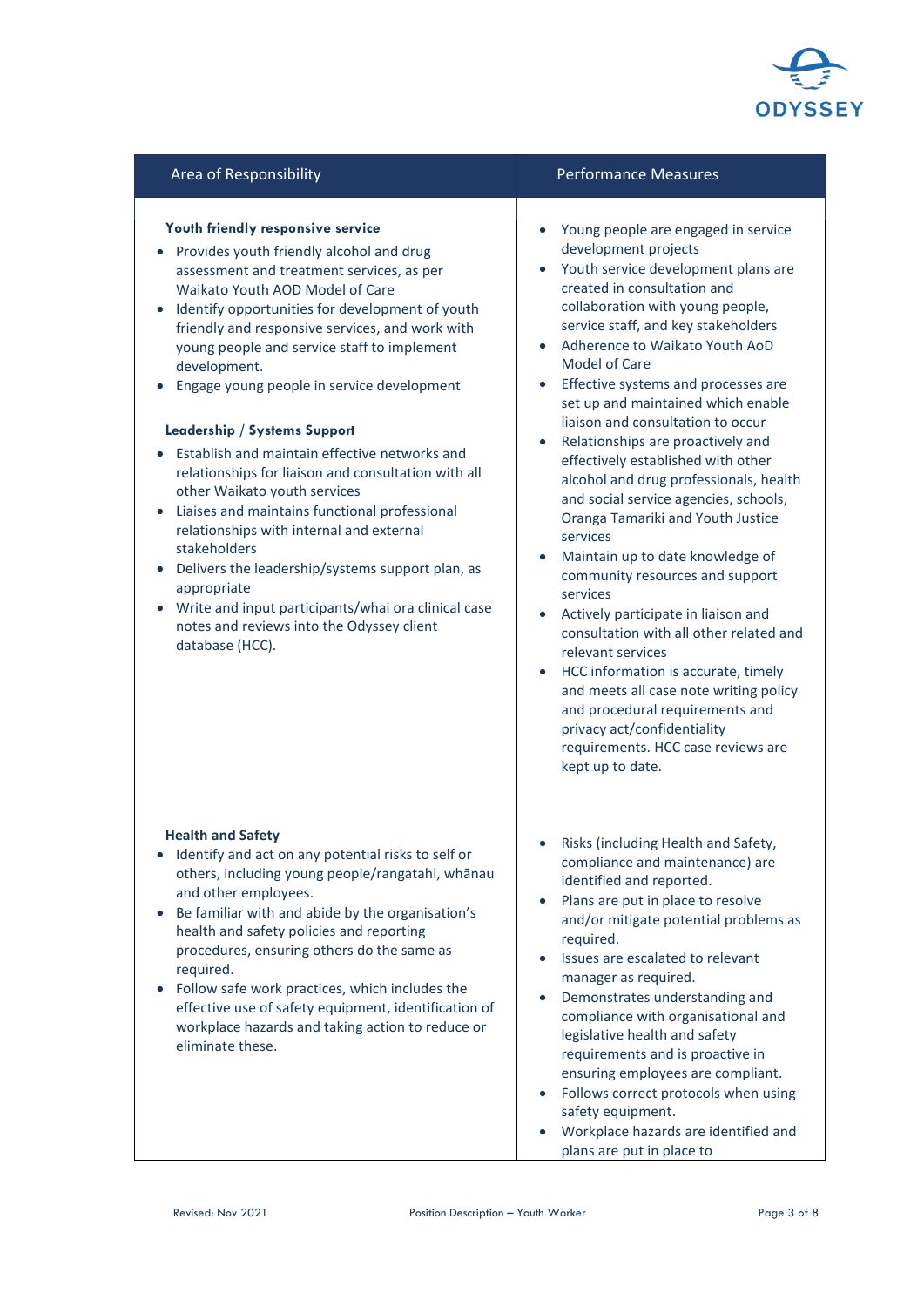

| Area of Responsibility                                                                                                                                                           | <b>Performance Measures</b>                                                                                                         |
|----------------------------------------------------------------------------------------------------------------------------------------------------------------------------------|-------------------------------------------------------------------------------------------------------------------------------------|
|                                                                                                                                                                                  | reduce/eliminate these or the matter<br>is escalated to the relevant authority.                                                     |
| <b>Treaty of Waitangi</b><br>Demonstrate knowledge and understanding of the<br>Treaty of Waitangi and its application in this role.                                              | Actions show knowledge and ability<br>to apply the principles of the Treaty in<br>the delivery of role.                             |
| <b>Professional Development</b><br>Be proactive in own professional development<br>and attend relevant organisational training as<br>required.                                   | Has an individual development plan<br>which is implemented.<br>Attends organisational training<br>$\bullet$<br>required for role.   |
| General                                                                                                                                                                          | Regular attendance at team meetings                                                                                                 |
| Attend and contribute actively to team meetings.<br>Carry out any other duties that may be delegated<br>by the line manager, which are in keeping with<br>the scope of the role. | and makes useful contributions.<br>Work is undertaken and completed.<br>$\bullet$<br>Commitment and flexibility is<br>demonstrated. |

# Key Relationships

| <b>Internal</b>                                                                                                                     | <b>External</b>                                                                                                                                            |
|-------------------------------------------------------------------------------------------------------------------------------------|------------------------------------------------------------------------------------------------------------------------------------------------------------|
| <b>Clinical Manager</b><br>$\bullet$<br><b>Operations Manager</b><br>Youth INtact employees<br>$\bullet$<br>Other Odyssey employees | Young people / rangatahi<br>$\bullet$<br>Family / Whānau and caregivers<br>$\bullet$<br>External community agencies and<br>$\bullet$<br>other stakeholders |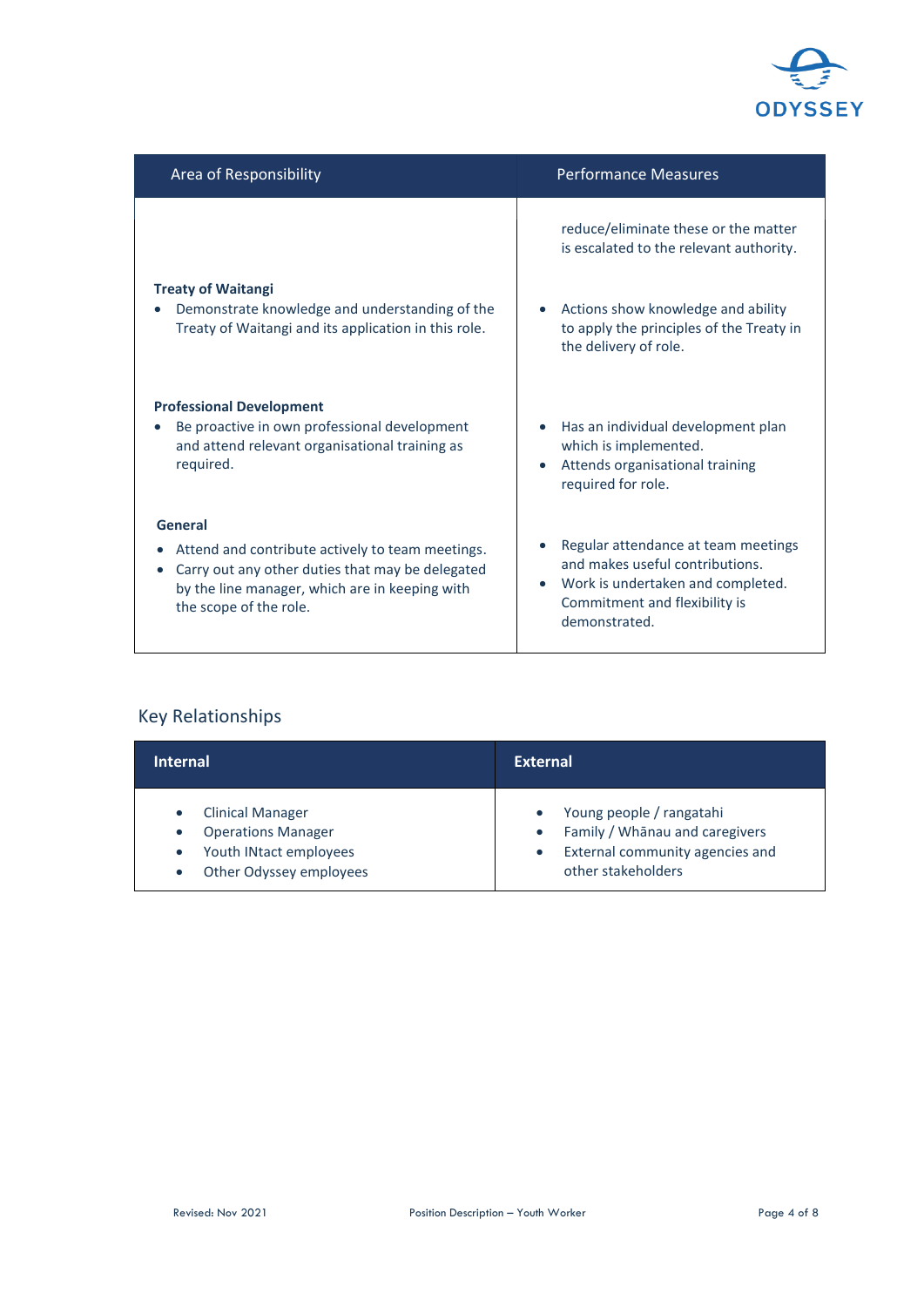

### Person Specification

#### **Qualifications, Knowledge and Experience**

- Up to 1 years' experience working with young people/rangatahi and their family/whānau or caregivers in a health or mental health/addictions setting
- A minimum level four (NZQA) qualification in a relevant social service and/or youth subject
- Relevant prior experience, preferably in the social services, addictions and/or mental health sectors • Knowledge of the effects related to the misuse of alcohol and other drugs, including
- methamphetamines and other current substances of use and abuse (preferred)
- Understands cognitive and behavioural patterns and mental health issues
- An understanding and knowledge of cultural norms, practices and traditions with regards to Māori and Pacific Peoples
- An understanding of the Treaty of Waitangi and how to apply its principles to own professional practice
- Experience and expertise in Microsoft suite applications
- Understanding of and interest in Odyssey's work
- Full Current New Zealand Drivers Licence

#### **Skills and Abilities**

- Creativity and proven experience innovating new solutions for young people
- Demonstrated interest in young people/rangatahi and their abilities, and motivation to help them achieve their goals and action these
- Ability to work alongside family members/whānau to build and strengthen the families' own strengths and resources
- Strong interpersonal and communication skills (written and oral)
- Group facilitation skills (preferred)
- Demonstrated client-centred and strengths-based approach
- Ability to establish and maintain effective relationships with a range of stakeholders
- Ability to prioritise, work under pressure, complete work on time and to a good standard
- Ability to work with limited supervision
- Demonstrated cultural sensitivity and rainbow diversity awareness
- Willingness to consider other viewpoints and adjust decisions as appropriate
- Ability to take the initiative and adapt to changing circumstances
- Ability to show discretion and tact
- High regard for confidentiality and security, including client information
- Ability to deal with conflict and defuse challenging situations
- Fluency in English
- Good IT/word-processing skills
- Ability to acknowledge own limitations and be proactive with own self-development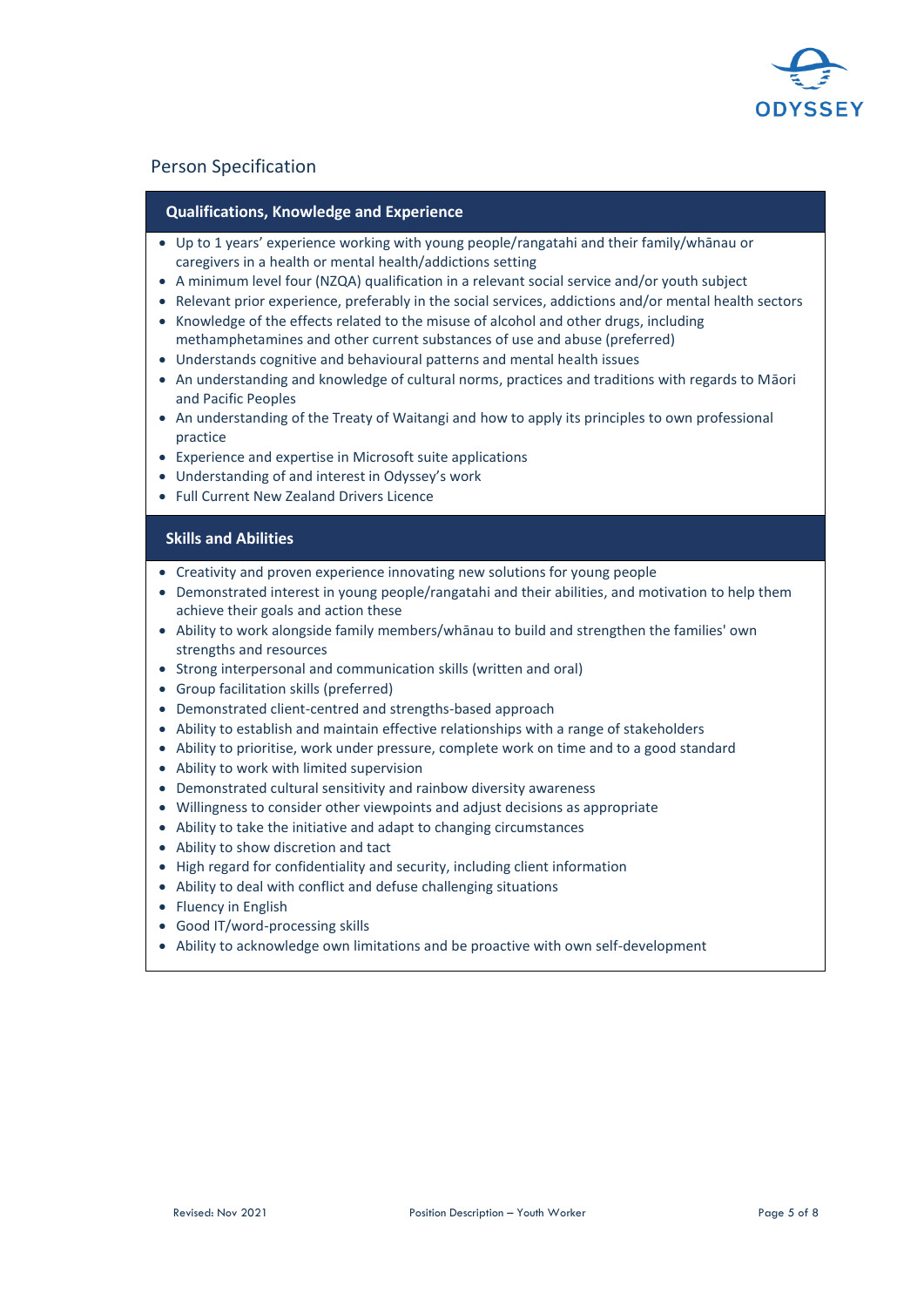

## Ngā Poupou | Our Pillars

Our Pillars are the foundation of our work, guiding how we work together and with each other.

| Whakawhirinaki   Trust   | Reliable and shows great integrity.                                                                                               |
|--------------------------|-----------------------------------------------------------------------------------------------------------------------------------|
| Pono   Honesty           | Transparency and openness underpins all actions.                                                                                  |
| Haepapa   Responsibility | Achieves and surpasses goals.                                                                                                     |
| Matapopore   Concern     | Empathic and interested in the wellbeing of others.                                                                               |
| Aroha   Love             | Genuinely collaborative, supportive and able to work as part<br>of a close-knit team, including with tangata whai ora and whanau. |

# 'Let's Get Real' Skills

The table below outlines the 'Let's Get Real' framework skill level and competencies that are relevant to this role. Odyssey is committed to supporting employees to meet these competencies with the expectation that kaimahi will be proactive in developing and demonstrating these skills.

| <b>Skill</b>                                                                  | <b>Description</b>                                                                                                              | <b>Competency Level - Essential</b>                                                                                                                                                                                                                                                                                                                                                                                                                                                                                                                                                                                                                                           |
|-------------------------------------------------------------------------------|---------------------------------------------------------------------------------------------------------------------------------|-------------------------------------------------------------------------------------------------------------------------------------------------------------------------------------------------------------------------------------------------------------------------------------------------------------------------------------------------------------------------------------------------------------------------------------------------------------------------------------------------------------------------------------------------------------------------------------------------------------------------------------------------------------------------------|
| <b>Working with</b><br>people experiencing<br>mental health and<br>addictions | Is supportive of employees<br>and clients/whai ora with<br>mental health and addiction<br>needs, focusing on their<br>strengths | • Greets and welcomes people accessing services and their<br>whānau appropriately, providing age and/or culturally<br>appropriate, relevant & specific information.<br>• Works in partnership with people accessing services and<br>is mindful of the impact of power differentials.<br>• Demonstrates understanding and respect of diversity<br>and cultural awareness through appropriate use of<br>language and culturally specific resources, particularly for<br>Māori whai ora and whanau.<br>• Recognises people accessing services may be fearful or<br>apprehensive and works to establish a safe and trusting<br>connection and a comfortable physical environment. |
| <b>Working with Mäori</b>                                                     | Contributes to oranga and<br>whānau ora for Maori<br>employees and Māori<br>clients/ whai ora with                              | • Greets Māori people using te reo Māori greetings.<br>• Respects and uses te reo Māori correctly & when<br>appropriate.<br>• Respects Māori tikanga and spiritual practices, the<br>importance of identity and the concepts of                                                                                                                                                                                                                                                                                                                                                                                                                                               |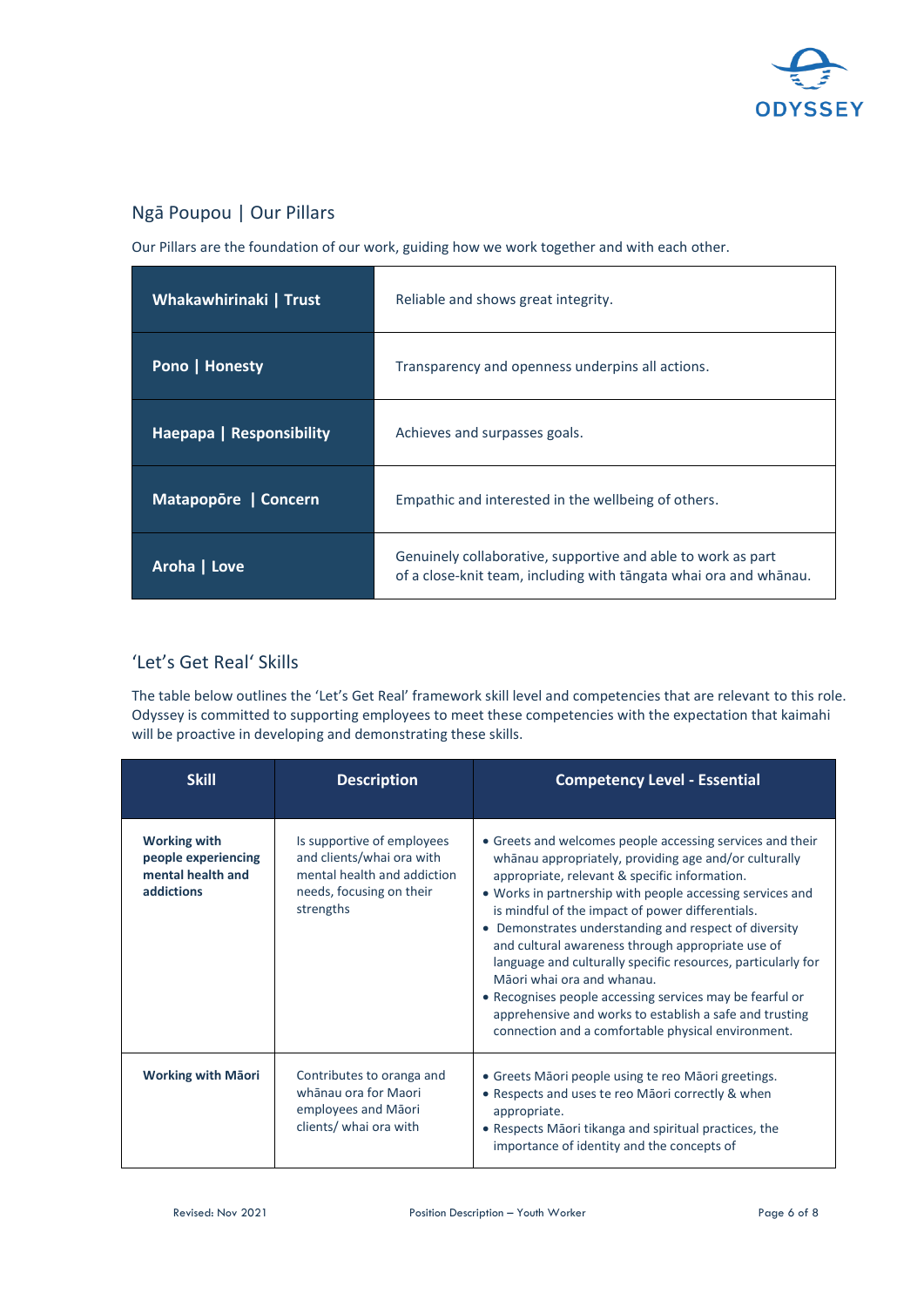

|                                       | mental health and addiction<br>needs                                                                                                                  | whakawhanaunga, manaaki, tino rangatiratanga and<br>mana Motuhake.<br>• Asks whai ora and whanau what they need and provides<br>information in English and Māori<br>• Understands the importance of whakapapa and different<br>roles within whanau.<br>• Supports Māori whai ora to identify and involve people<br>who are important to them.                                                                                                                                                                                                                                                                                                                                                                                                                  |
|---------------------------------------|-------------------------------------------------------------------------------------------------------------------------------------------------------|----------------------------------------------------------------------------------------------------------------------------------------------------------------------------------------------------------------------------------------------------------------------------------------------------------------------------------------------------------------------------------------------------------------------------------------------------------------------------------------------------------------------------------------------------------------------------------------------------------------------------------------------------------------------------------------------------------------------------------------------------------------|
| <b>Working with</b><br>whānau         | Encourages and supports<br>the wellbeing of whanau<br>and ensures they have<br>access to information,<br>education and support<br>including children  | • Demonstrates understanding that in many cultures, a<br>person's identity is embedded and connected to whanau<br>rather than their individual selves.<br>• Welcomes, establishes positive rapport and shares<br>relevant information with whanau.<br>• Sensitively asks about support needs related to being a<br>parent as appropriate to role.                                                                                                                                                                                                                                                                                                                                                                                                              |
| <b>Working within</b><br>communities  | Recognises that people and<br>whānau who experience<br>mental health and<br>addictions needs, are part of<br>communities                              | • Understands 'community' in the broadest sense and that<br>the concept of community is dynamic and evolving.<br>• Recognises that Māori whai ora may be supported within<br>and contribute to wider social networks e.g. hapu, iwi<br>• Demonstrates understanding of the importance of social<br>inclusion and community connections, has knowledge of<br>the communities people accessing services identify with,<br>and supports them to connect with and participate in<br>communities of their choice.<br>• Has a basic understanding of mental health promotion,<br>addiction harm reduction, suicide prevention and<br>postvention principles.                                                                                                         |
| <b>Challenging</b><br>discrimination  | Challenges discrimination, &<br>provides/ promotes a<br>valued place for employees<br>and clients/whai ora with<br>mental health & addiction<br>needs | • Demonstrates understanding of the prevalence, impact<br>and challenges of discrimination on people who have<br>mental health or addiction needs, whanau services and<br>communities.<br>. Works to develop awareness and challenges own beliefs<br>that may lead to discriminatory behaviour.                                                                                                                                                                                                                                                                                                                                                                                                                                                                |
| Applying law, policy<br>and standards | Implements legislation,<br>regulations, standards,<br>codes and policies relevant<br>to their role                                                    | • Respects the relationship between government and<br>tāngata whenua and upholds the principles of the Te Tiriti<br>o Waitangi<br>• Understand and adheres to legislation, regulations,<br>standards, codes and policies appropriate to the role.<br>. Upholds the principles set out in the UN Convention of<br>the Rights of the Person, including the right to autonomy,<br>self-determination, to be free from coercion and to be<br>treated in a non-discriminatory way.<br>• Provides information to people about their rights and in<br>a way that supports them to understand.<br>• Ensures people know about relevant feedback and<br>complaints processes.<br>• Maintains and stores records in accordance with legal<br>and professional standards. |